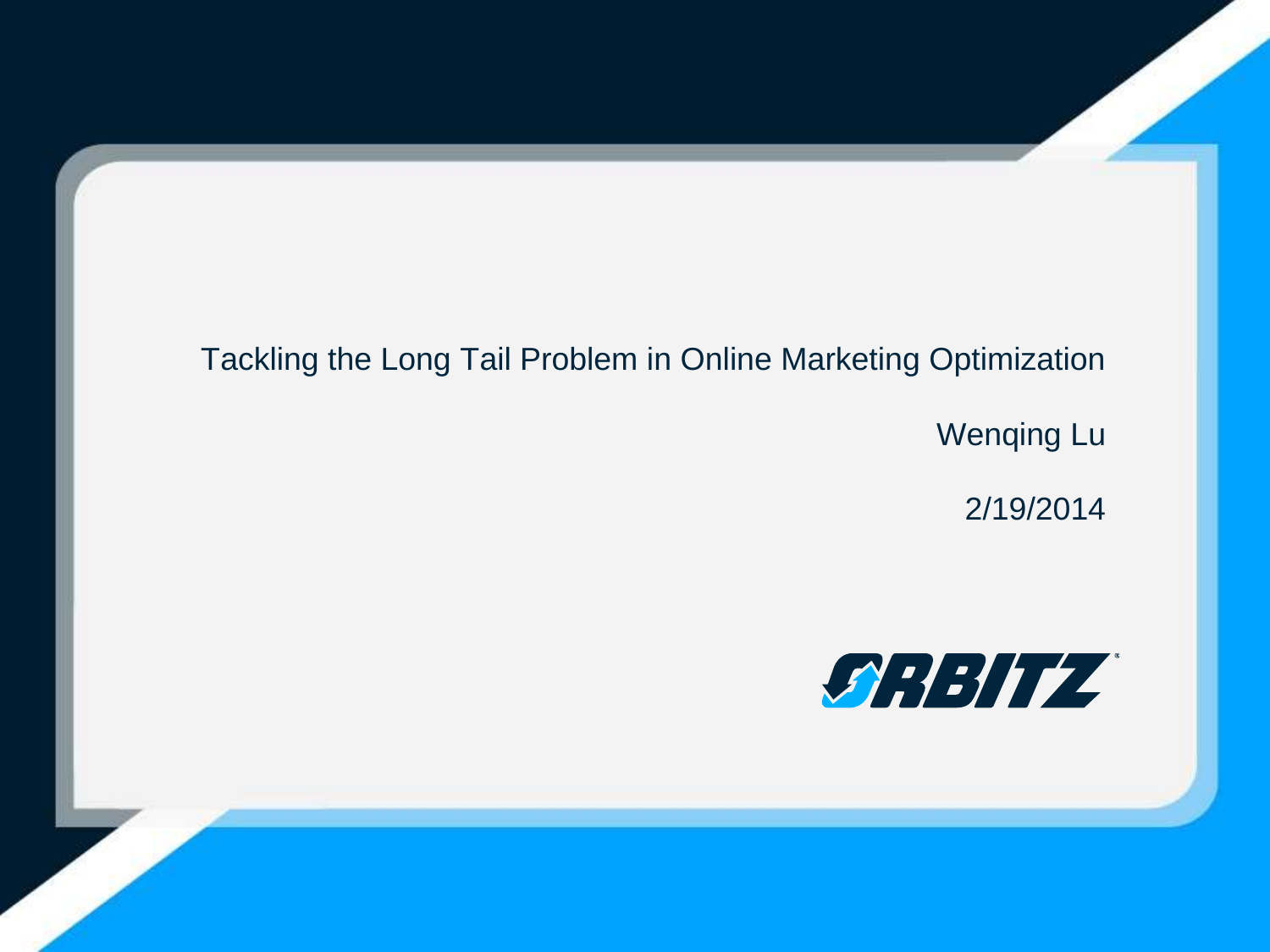## Online Marketing for Orbitz





1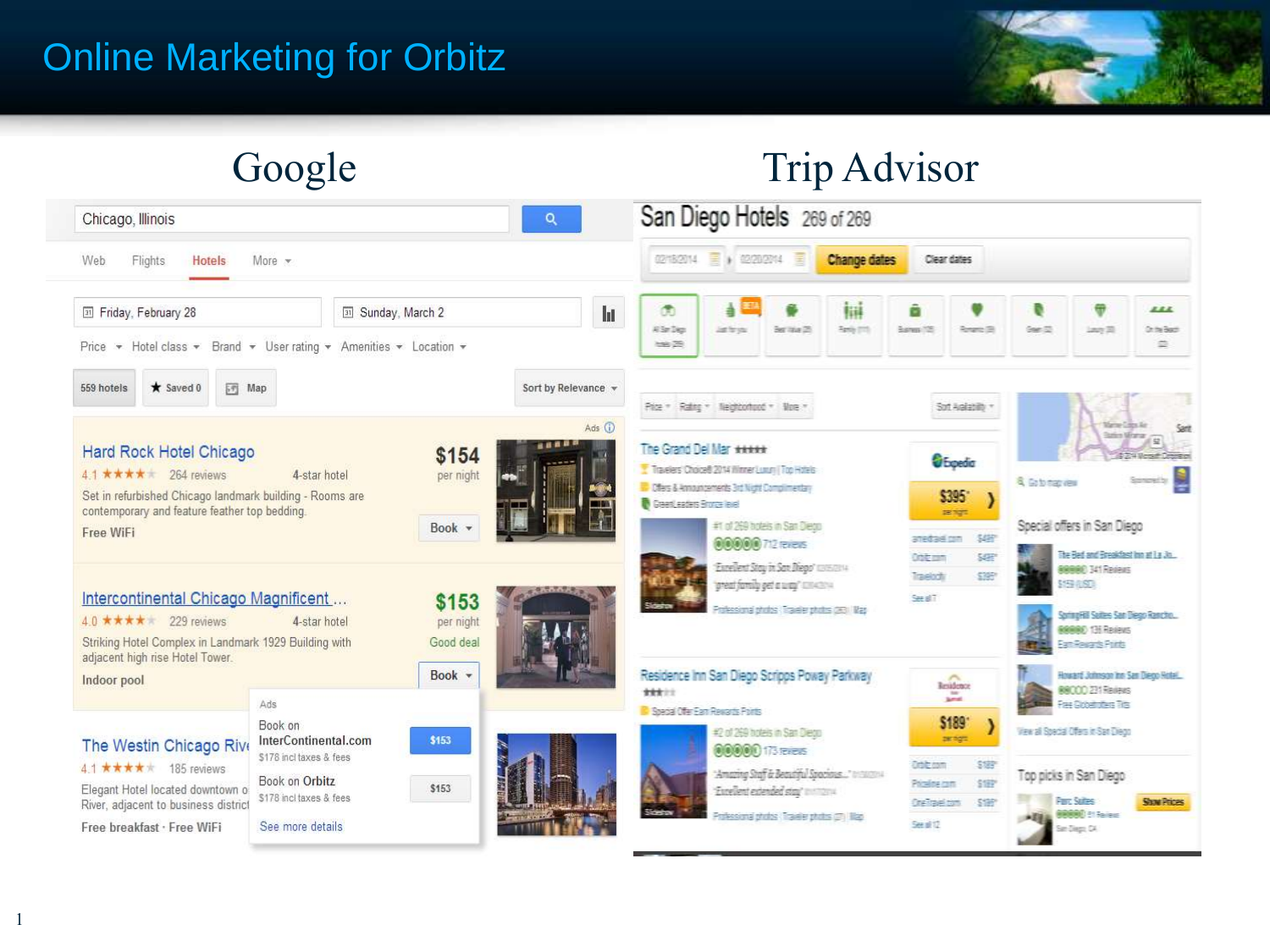

- Business objective:
	- **≻ Grow transaction volume**
	- $\triangleright$  Be more efficient
- Goal
	- $\triangleright$  Bid intelligently for each hotel at travel sites
- Key element
	- Estimate the revenue per click (RPC) at each hotel/keyword level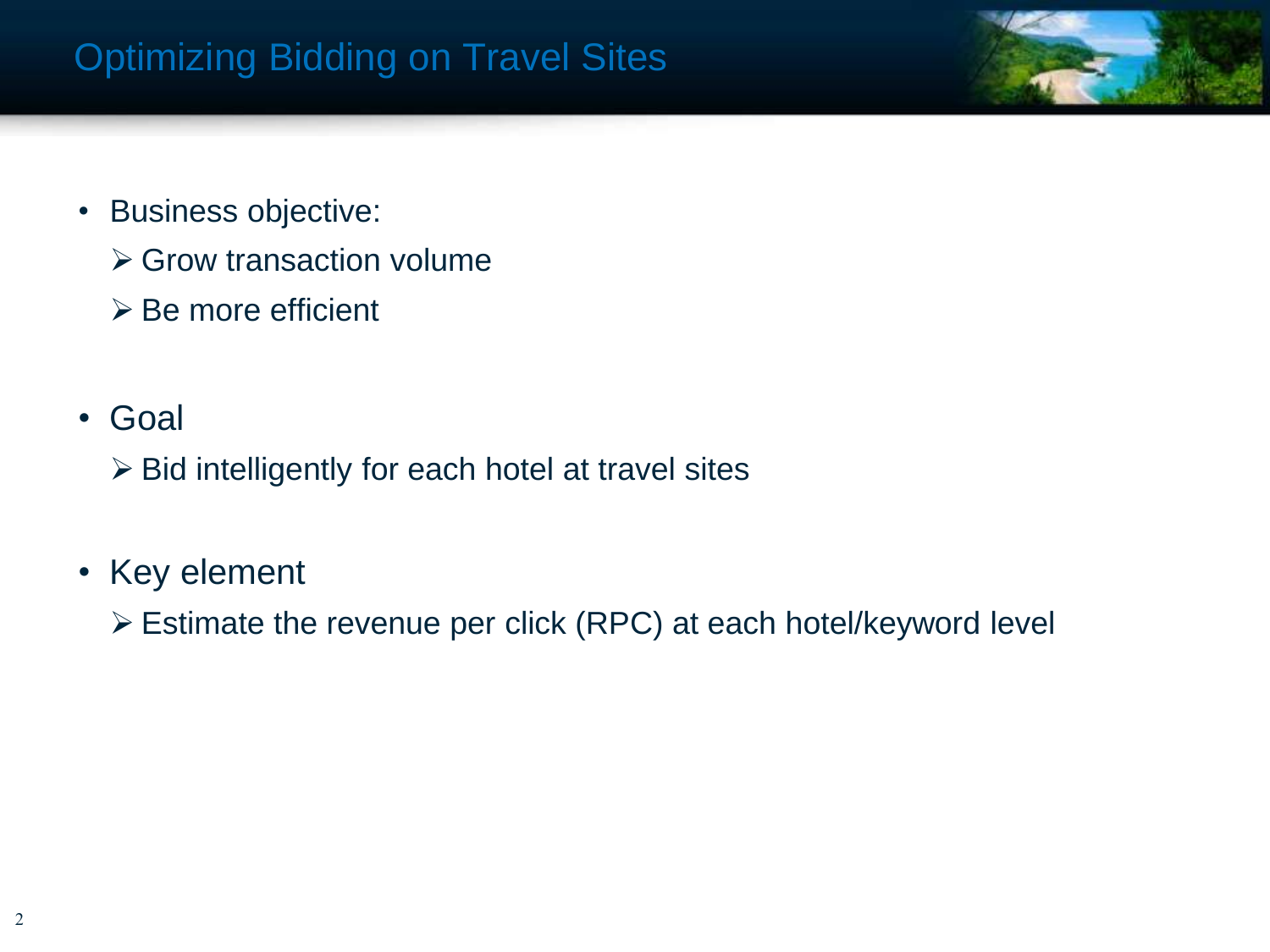

- Predictive modeling approach
	- Building RPC model to calculate the click value at travel sites
	- > RPC model enables smart bidding

Illustrative data:

|         |  |                            | Flat CPC   Modeled RPC   What to do? |  |                   |
|---------|--|----------------------------|--------------------------------------|--|-------------------|
| Hotel A |  | $ $ \$ 0.50 $ $ \$         |                                      |  | 0.20 Reduce CPC   |
| Hotel B |  | $\vert$ \$ 0.50 $\vert$ \$ |                                      |  | 0.75 Increase CPC |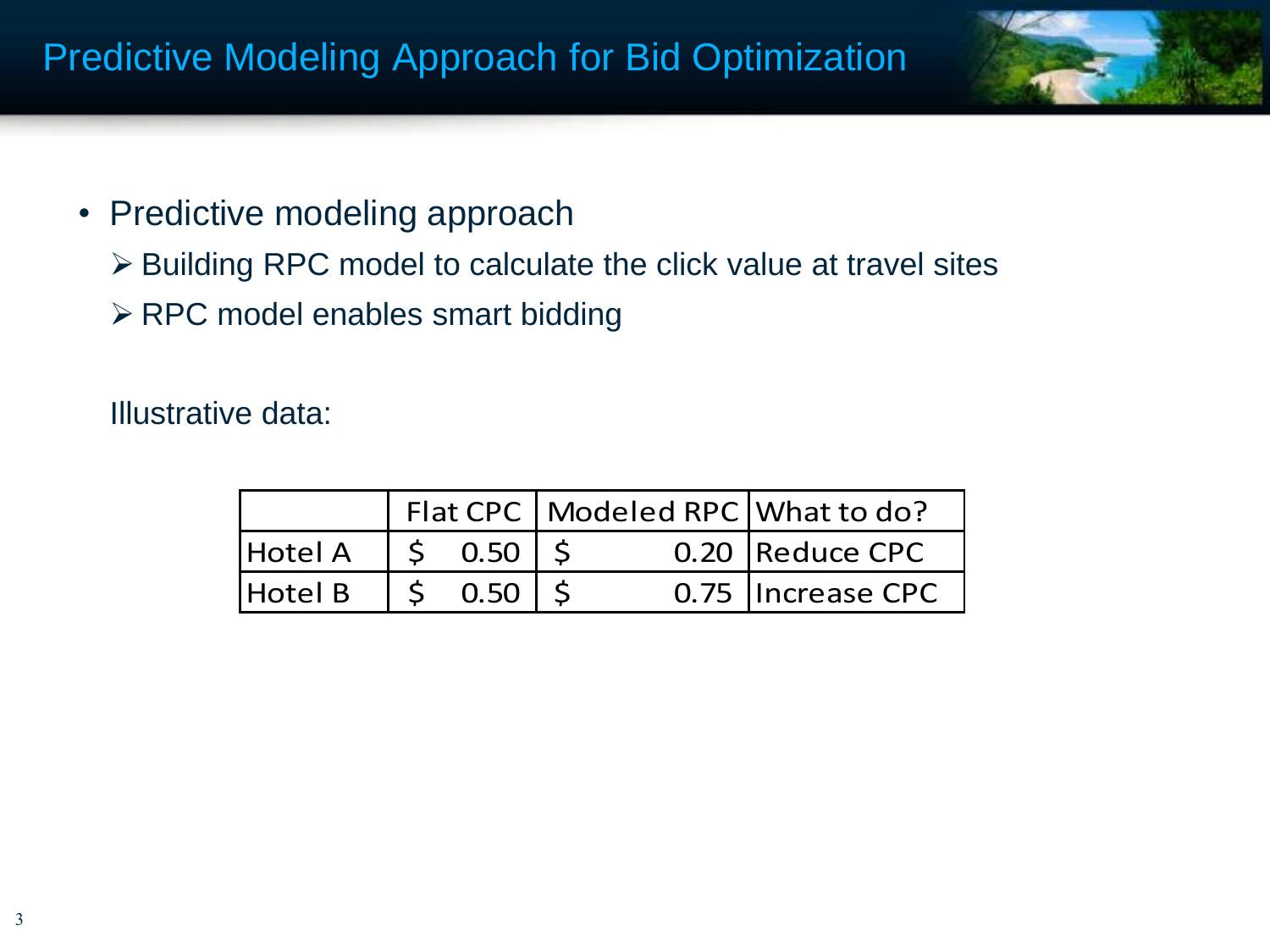

# • The power law distribution

 user search keywords, word frequency, computer file size, and many internet related metrics site traffic

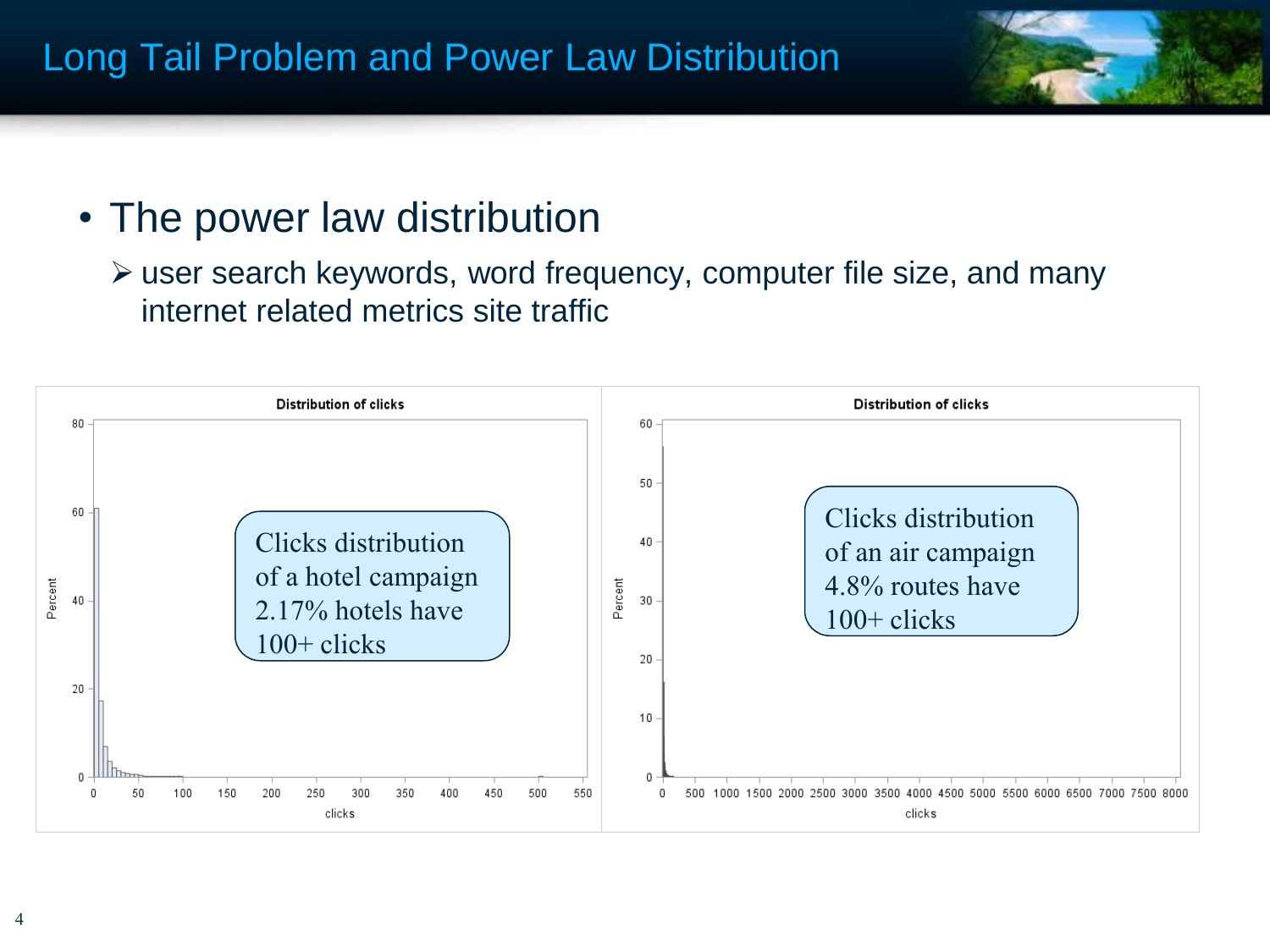

- Calculating RPC directly we can only get good estimate for head terms
- RPC for tail will be either
	- Too high for some lucky cases
	- 0 for majority of the other cases

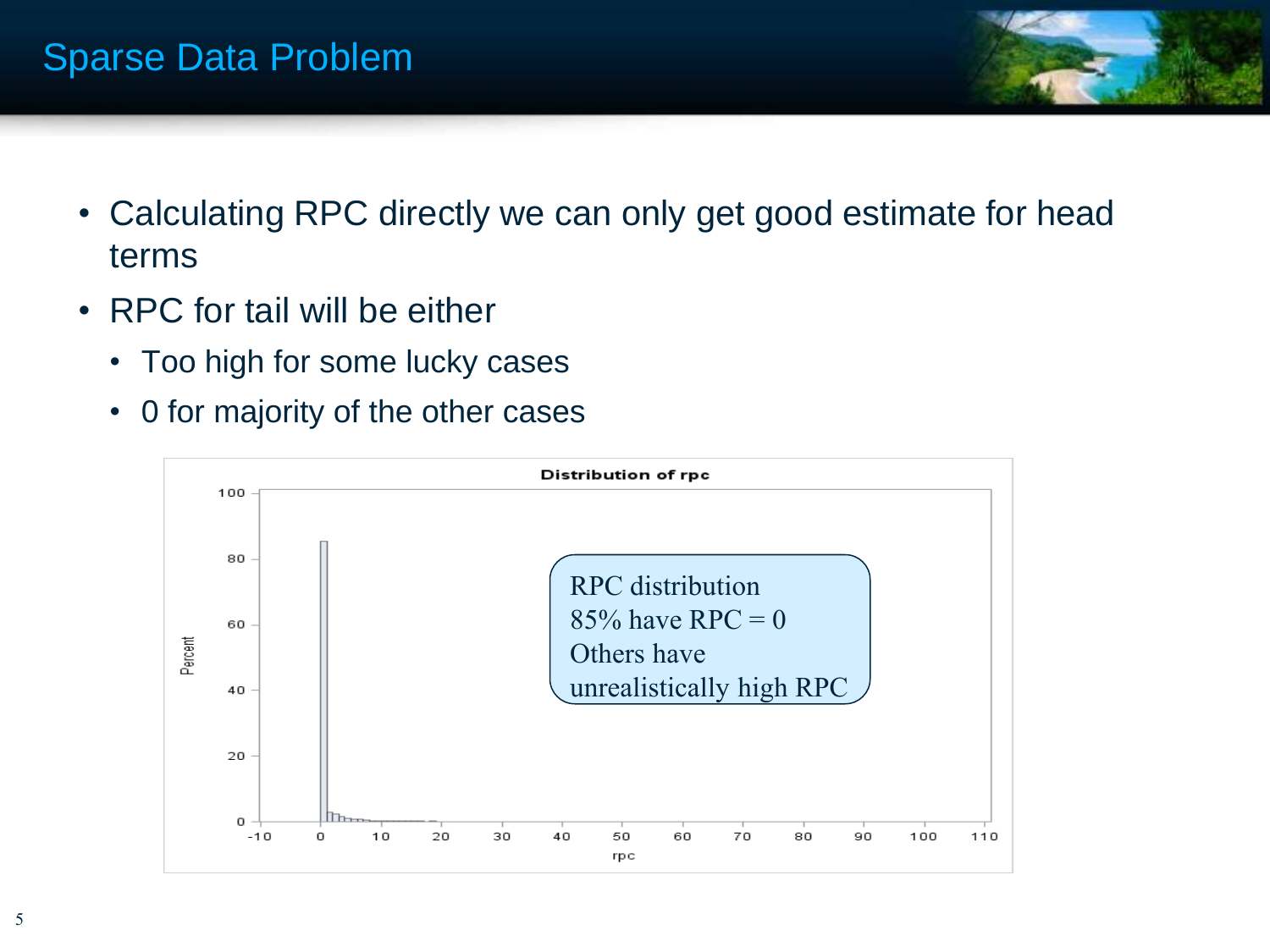

- Tail RPC estimation
	- $\triangleright$  Model vs. clustering of tail
- Update bidding based on previous performance
	- Each day almost all hotels get only very few clicks
	- $\triangleright$  How to decide if past day's performance is indicative of future performance
	- $\triangleright$  How frequent should we update the bid?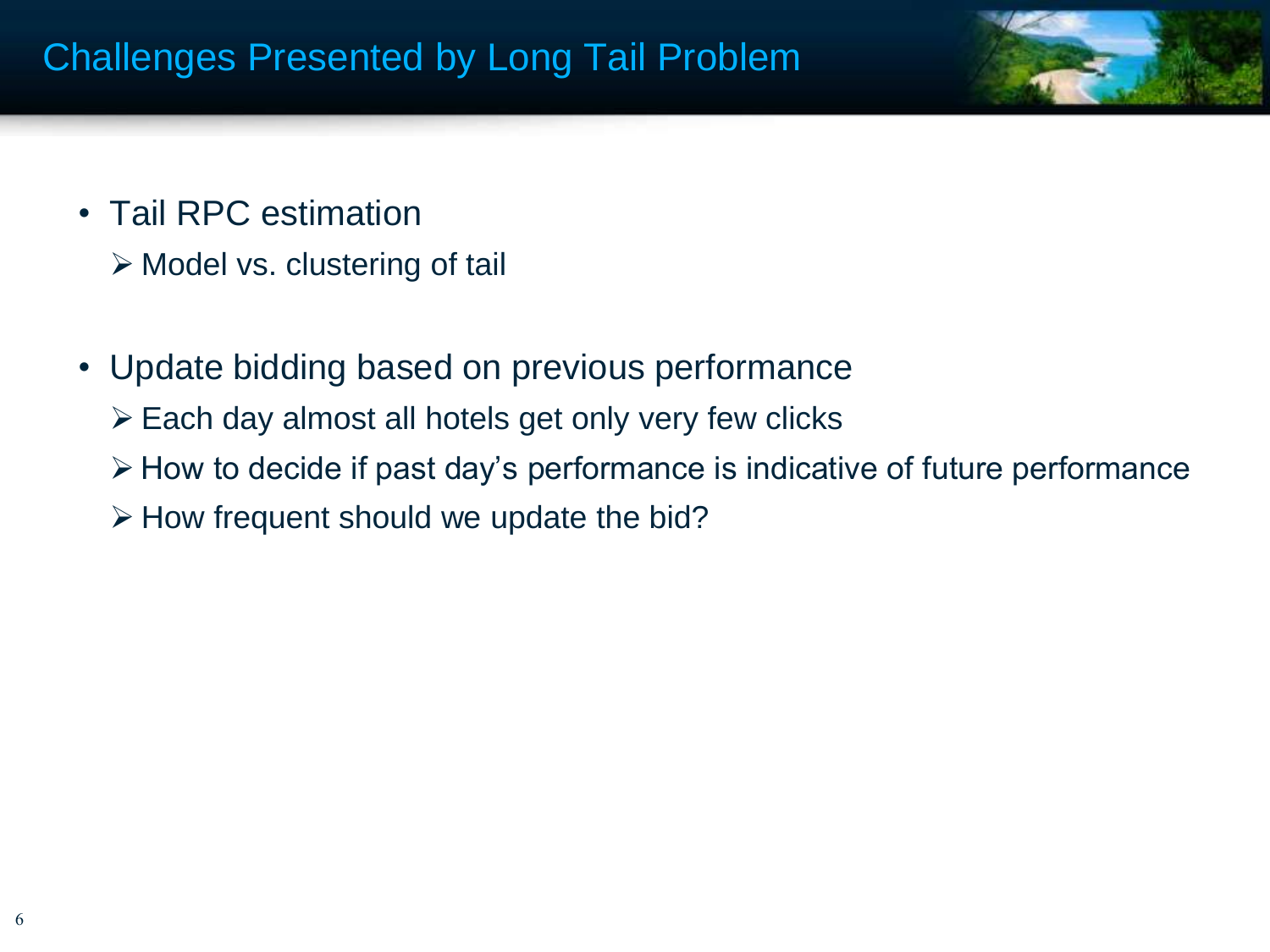

- Building a model for predicting RPC is a hard problem
	- $\triangleright$  deal with the majority of terms with very sparse data
- Modeling techniques
	- Decision Trees, Regression, Random Forrest, Gradient Boosting Tree, Neural Networks, etc
- Model input variables
	- $\triangleright$  Hotel properties including location, brand, chain, star-rating, etc.
	- Customer review text can be used as a new source of unstructured data to further improve the prediction power
		- $\triangleright$  First need to do text mining to turn the unstructured data into numbers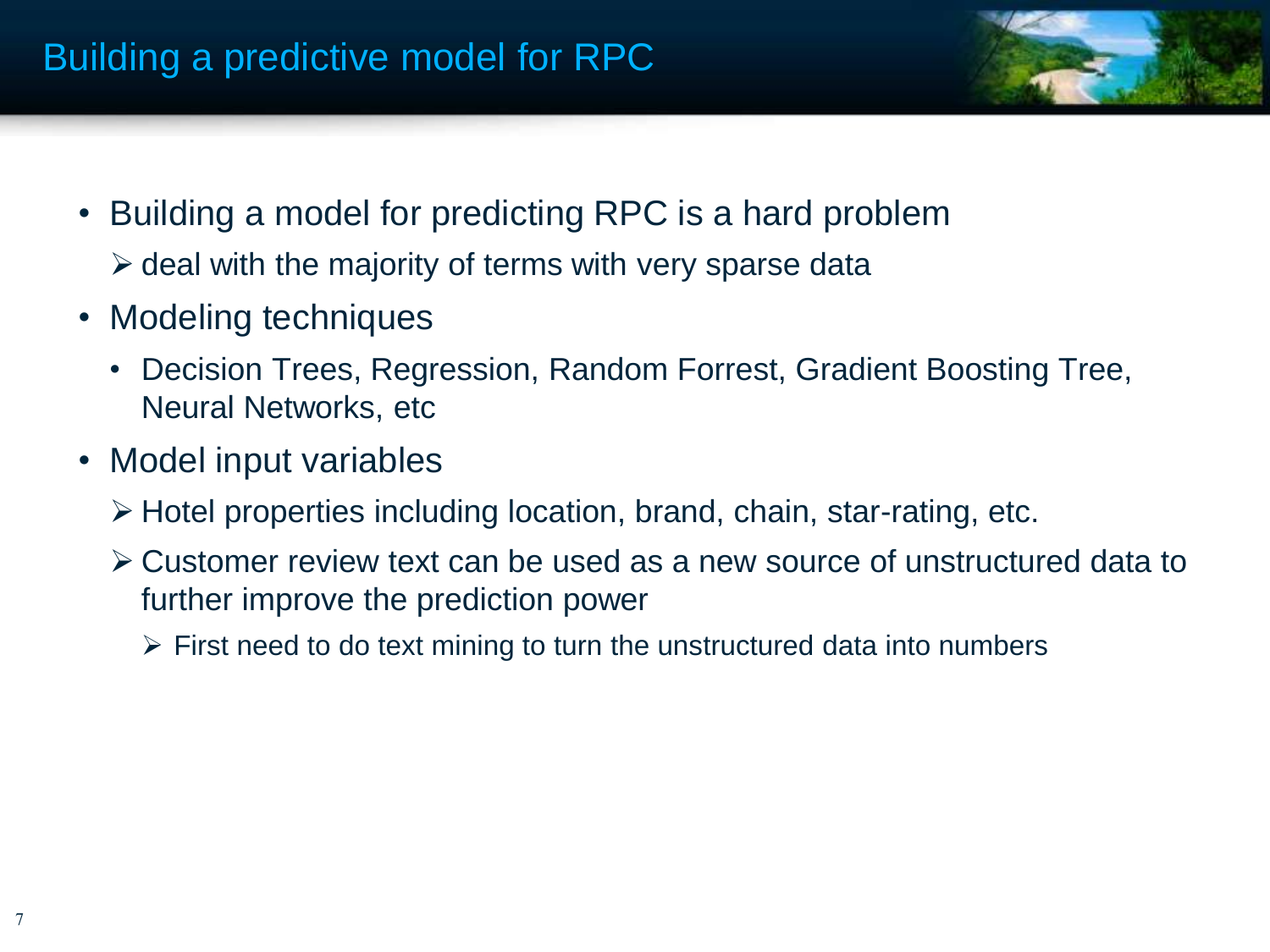

• Suppose we have a Normal Distribution  $N(\mu, \sigma^2)$ , and the mean has a prior distribution of  $N(\mu_0,\sigma_0)$ 2 ), then the Bayes estimate of the posterior mean is

$$
\left(\frac{\mu_0}{\sigma_0^2} + \frac{\sum_{i=1}^n x_i}{\sigma^2}\right) / \left(\frac{1}{\sigma_0^2} + \frac{n}{\sigma^2}\right)
$$

- Weighted average of prior mean and sample mean
- The weight has three factors
	- $\triangleright$  The higher confidence for the prior the more weight we give to prior mean
	- $\triangleright$  The bigger sample size the more weight we give to sample mean
	- $\triangleright$  The smaller sample variance (estimate of population variance) the more weight we give to sample mean
- We can use this approach to update the RPC model estimates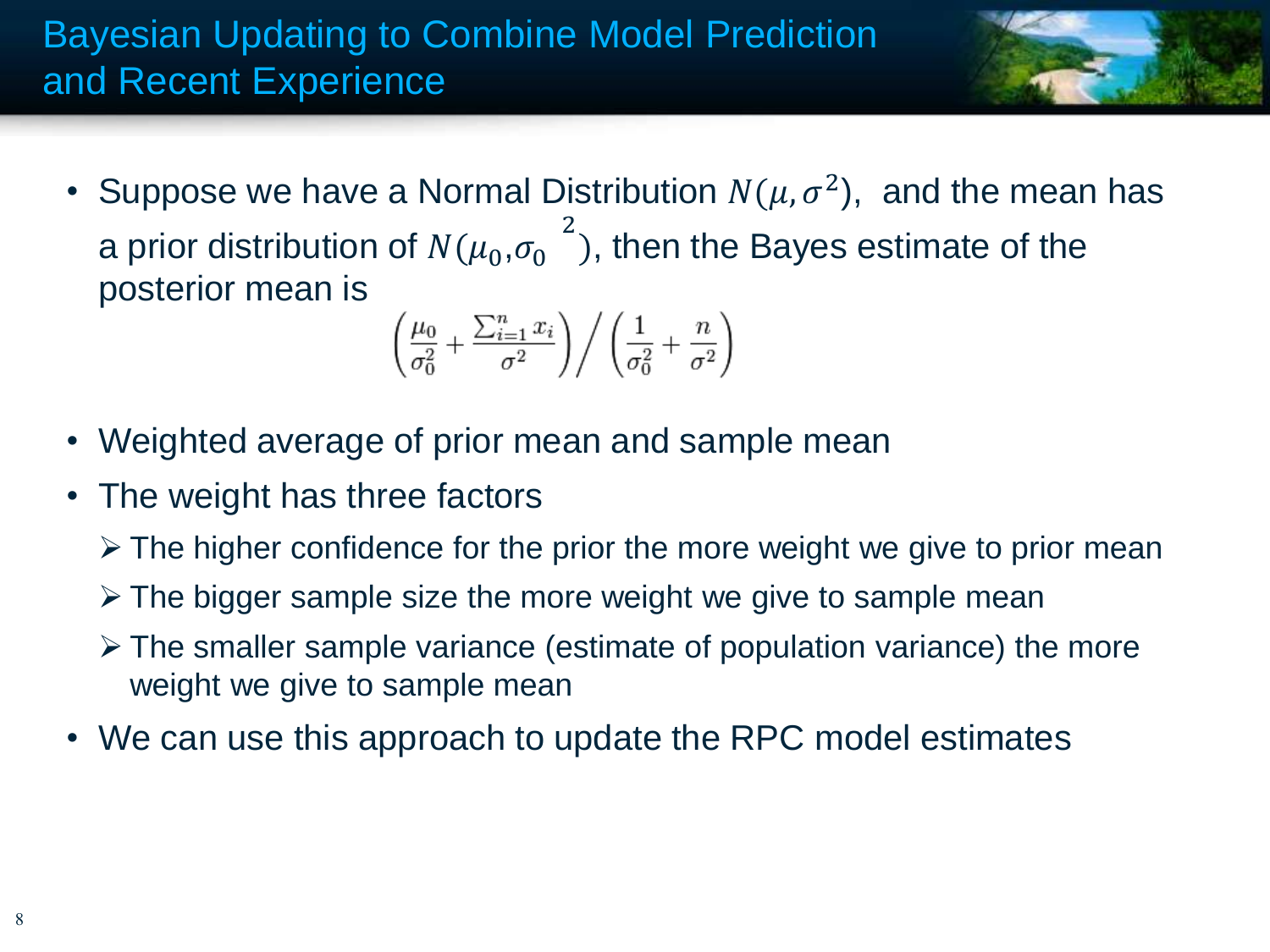

- Improve the campaign performance significantly
	- $\triangleright$  From loss to profitability
	- $\triangleright$  Profitability allows further growth

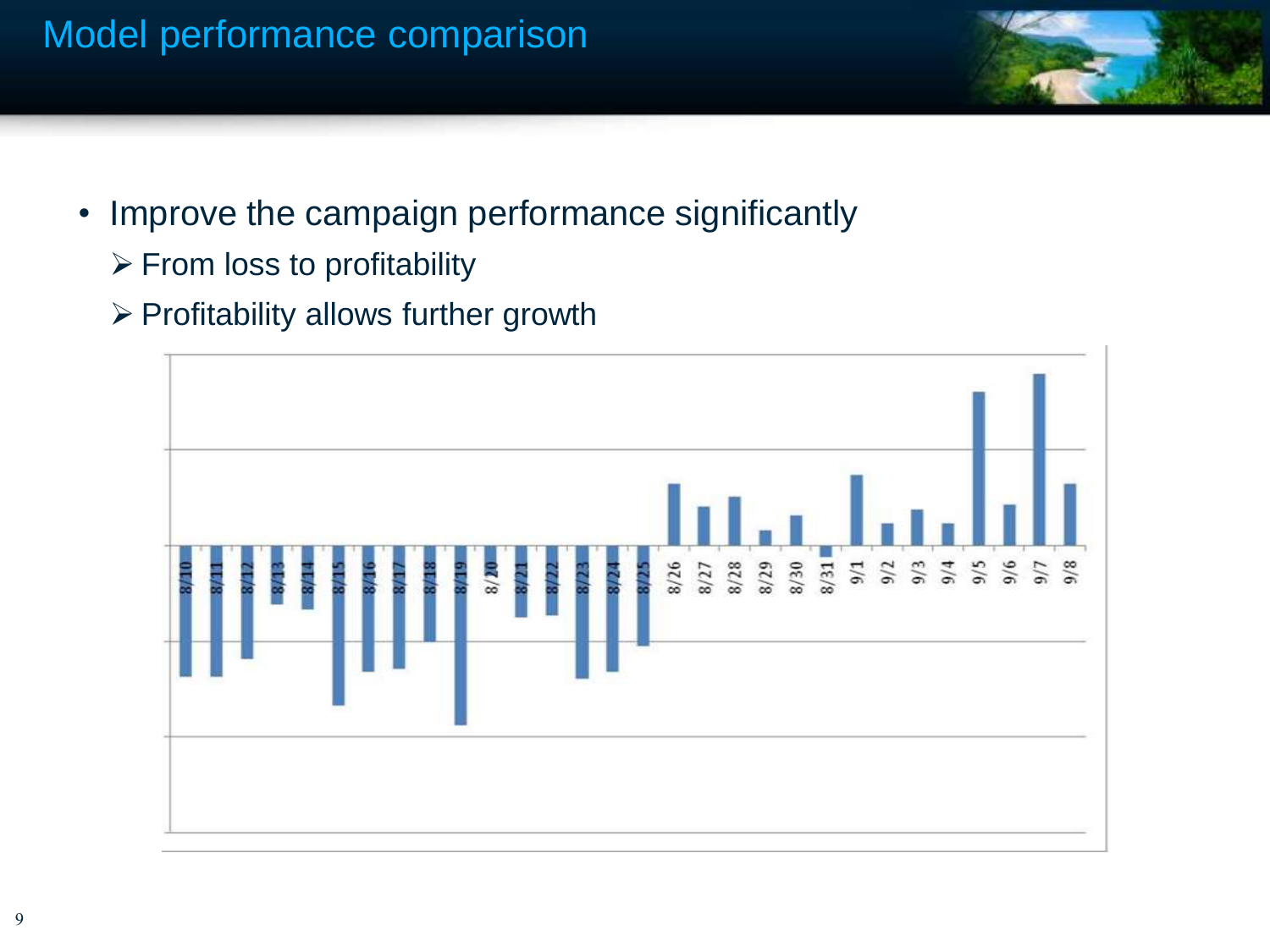

- Ensemble is another technique that can help dealing with sparse data
	- $\triangleright$  Ensemble model can help with big data and sparse data
	- $\triangleright$  Bagging and boosting
	- $\triangleright$  Mixture of different models
- The key for ensemble model is diversity of individual models
- Another factor is how to combine the individual models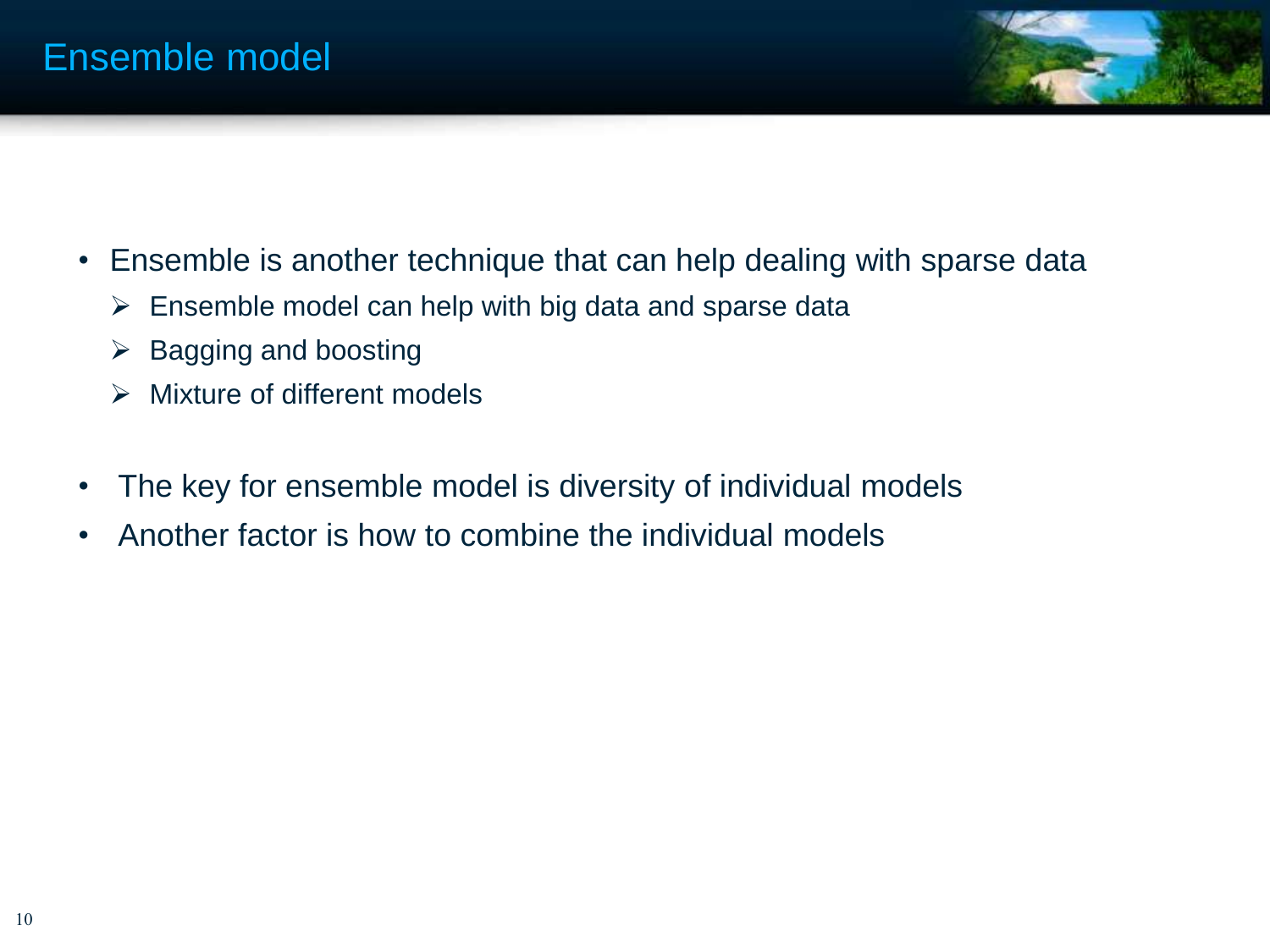### Ensemble model improvement





11